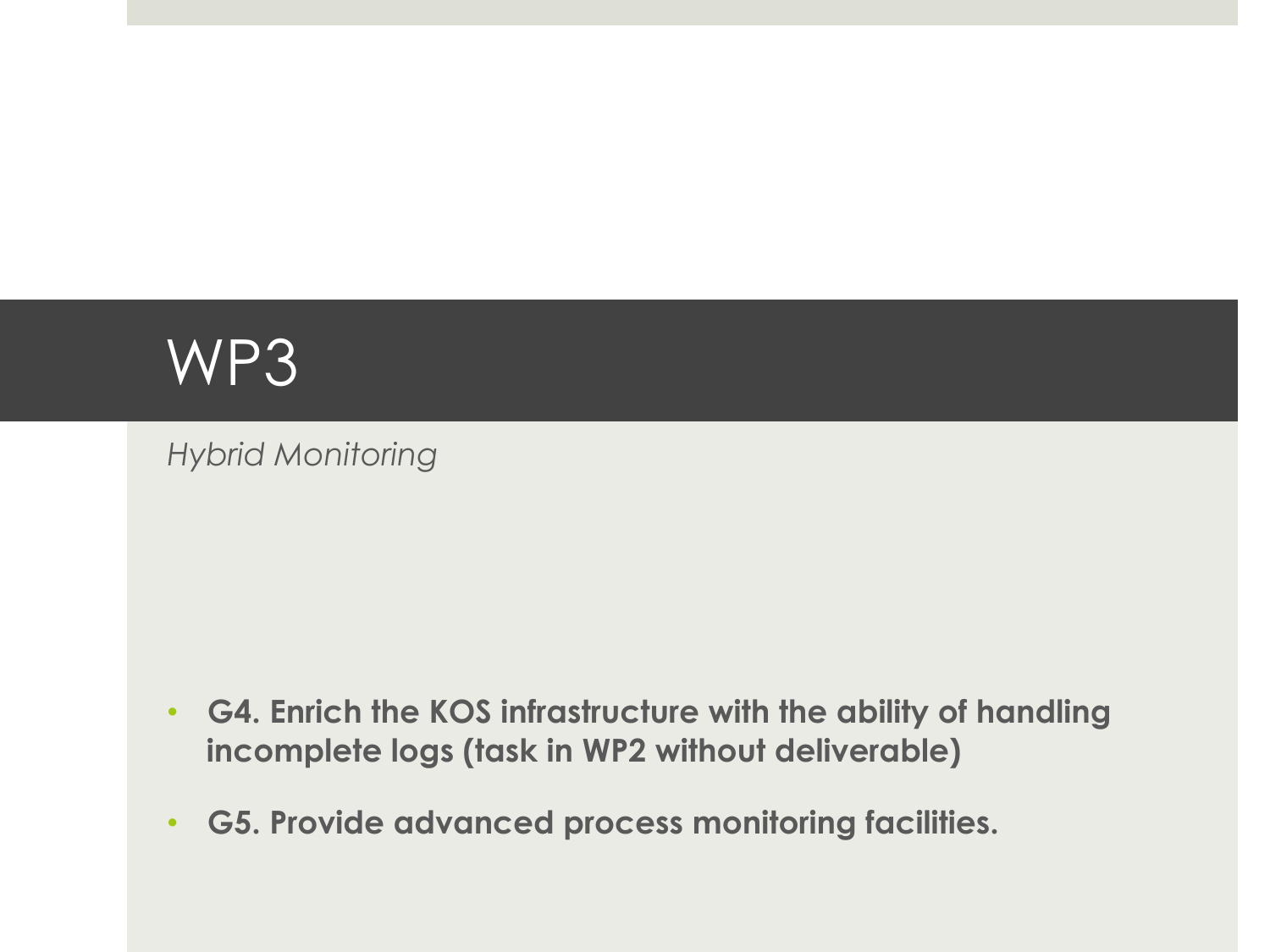# Objective (from DoW)

- definition and development of mechanisms for the hybrid monitoring of processes.
- ¤ Hybrid = **combining symbolic** and **statistical** approaches.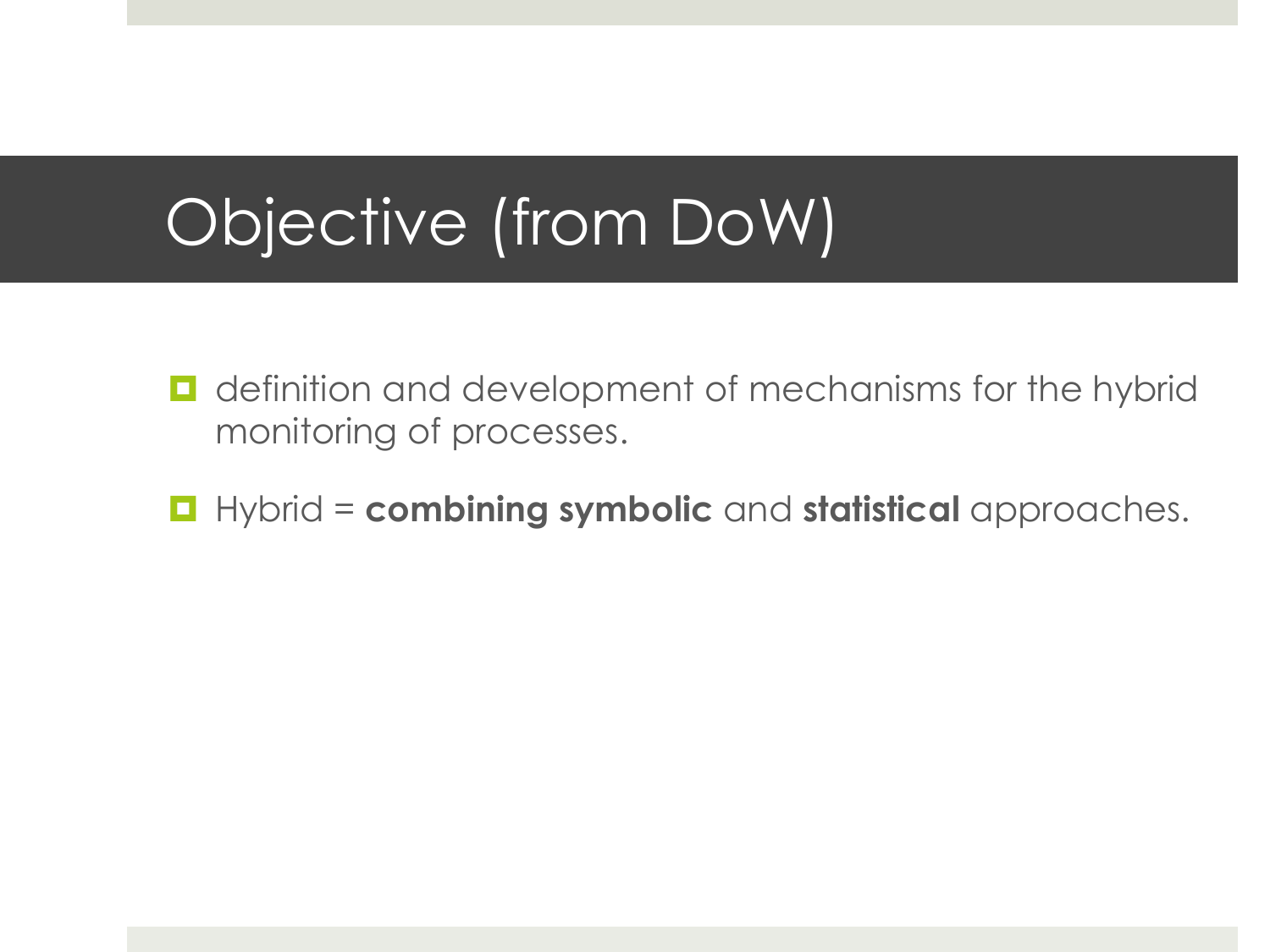# Tasks (from DoW)

- **T3.1** Definition of a framework to combine symbolic and statistical approaches for process monitoring. [10 PM]
- $\blacksquare$  **T3.2** Analysis and tuning of existing machine learning techniques for hybrid monitoring approaches. [6 PM]
- **□ T3.3** Extracting symbolic representations of properties from data. [6 PM]
- $\blacksquare$  **T3.4** Concept drift detection. [6 PM]
- Effort: FBK: 16PM, UniBZ: 8PM, UniINNSBRUCK: 4PM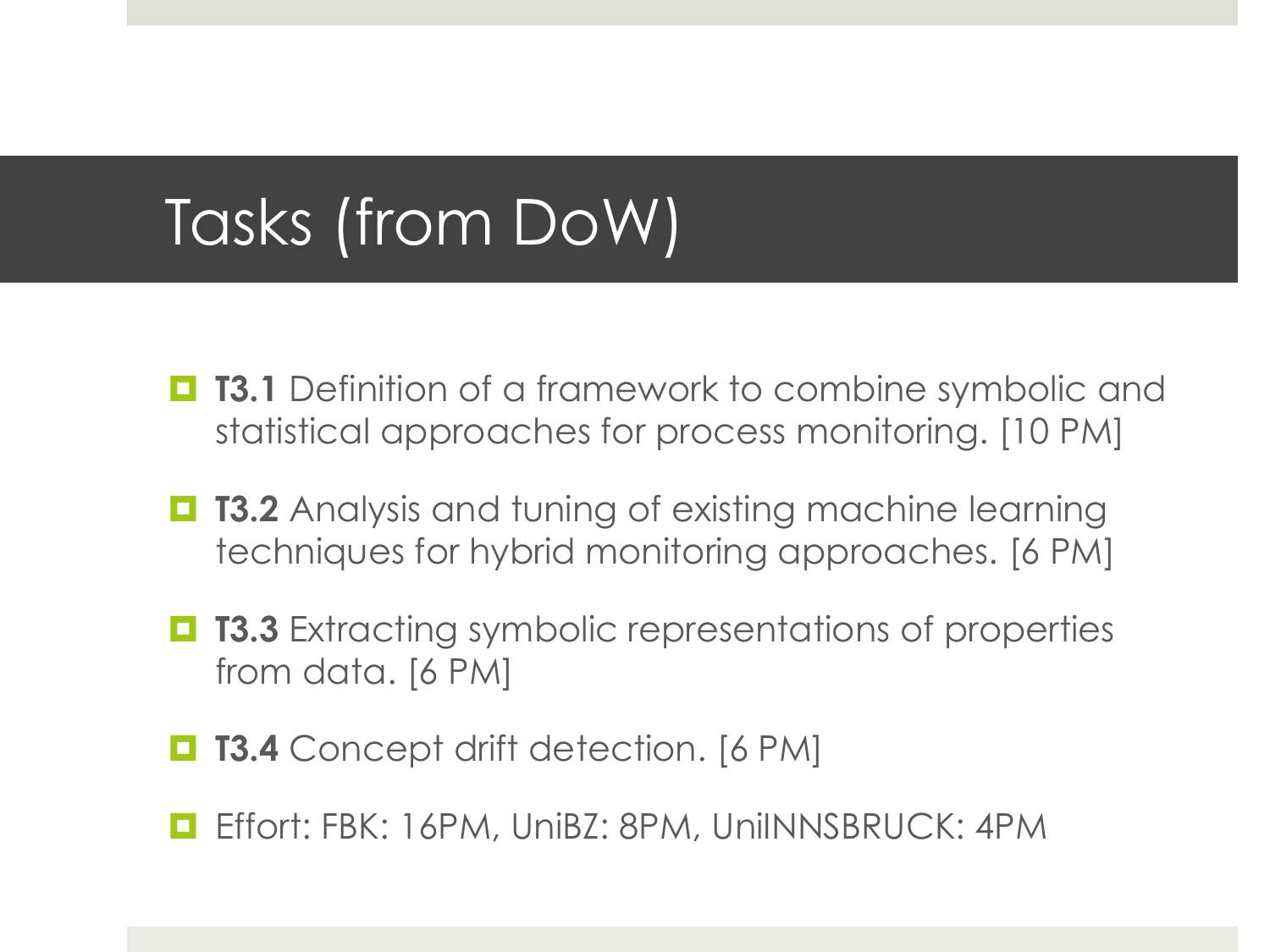## **Deliverables**

- **D3.1** First hybrid process monitoring framework (Result of T3.1) [Report, M 24]
- **D3.2** Techniques for tuned machine learning (Result of T3.2) [Report, M 30]
- **D3.3** Techniques for extracting symbolic representations from data, and concept drift detection (Result of T3.3, T3.4) [Report, M 36]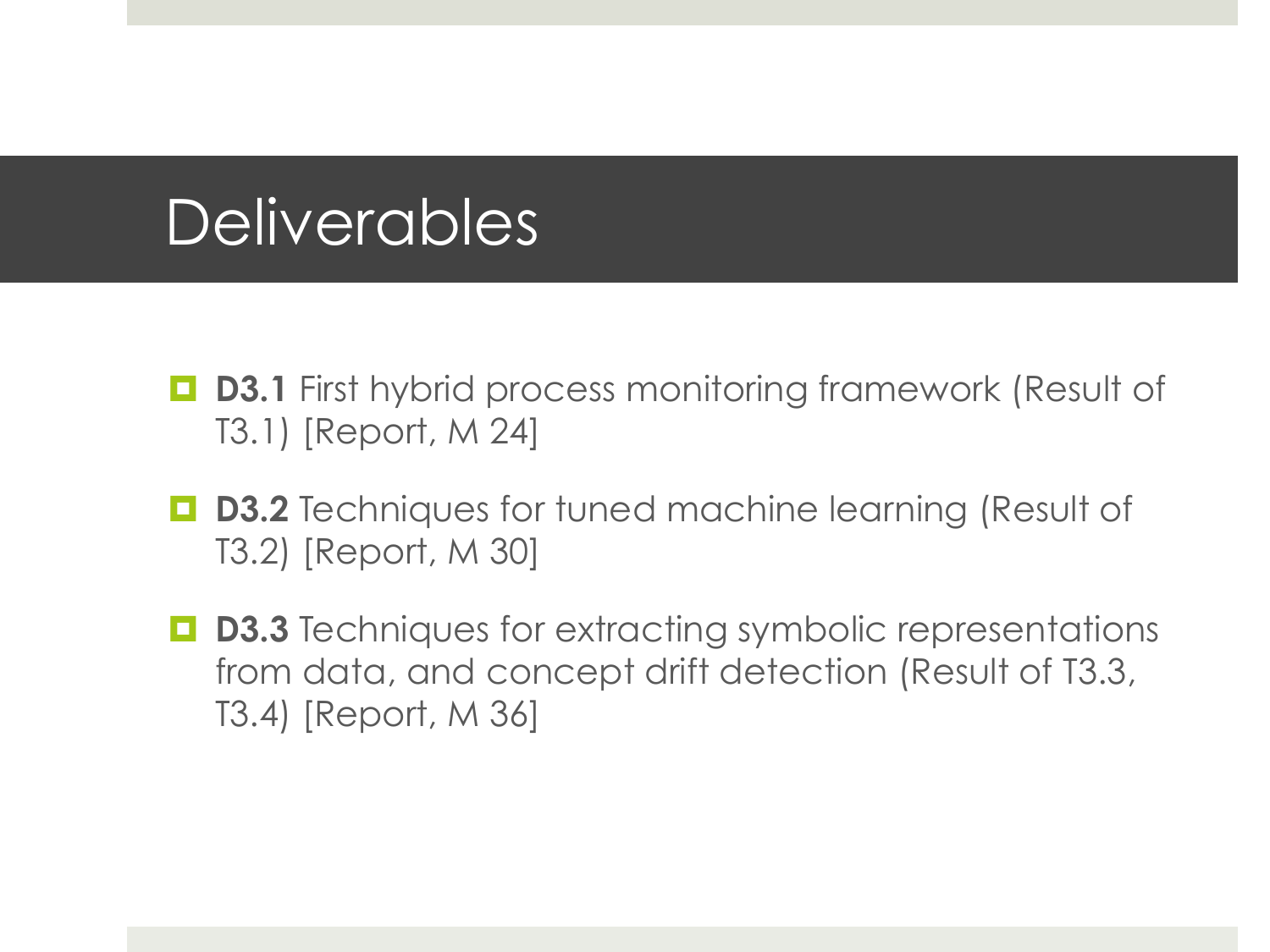- **T3.1** Definition of a framework to combine symbolic and statistical approaches for process monitoring. [10 PM]
- $\blacksquare$  **T3.2** Analysis and tuning of existing machine learning techniques for hybrid monitoring approaches. [6 PM]

- $\blacksquare$  Extend **abductive** framework for dealing with incomplete event logs with probabilistic abduction.
- FBK and UniBZ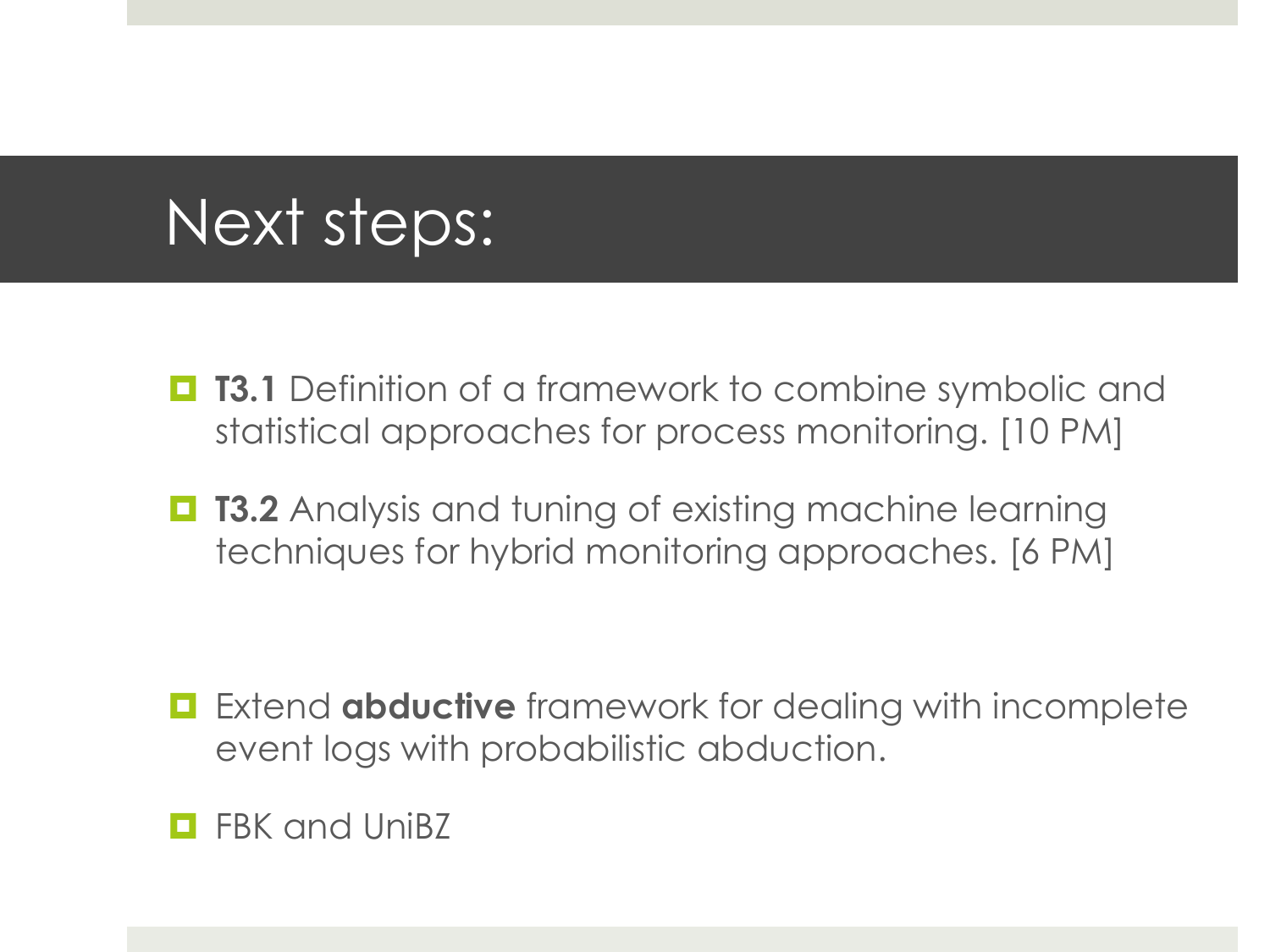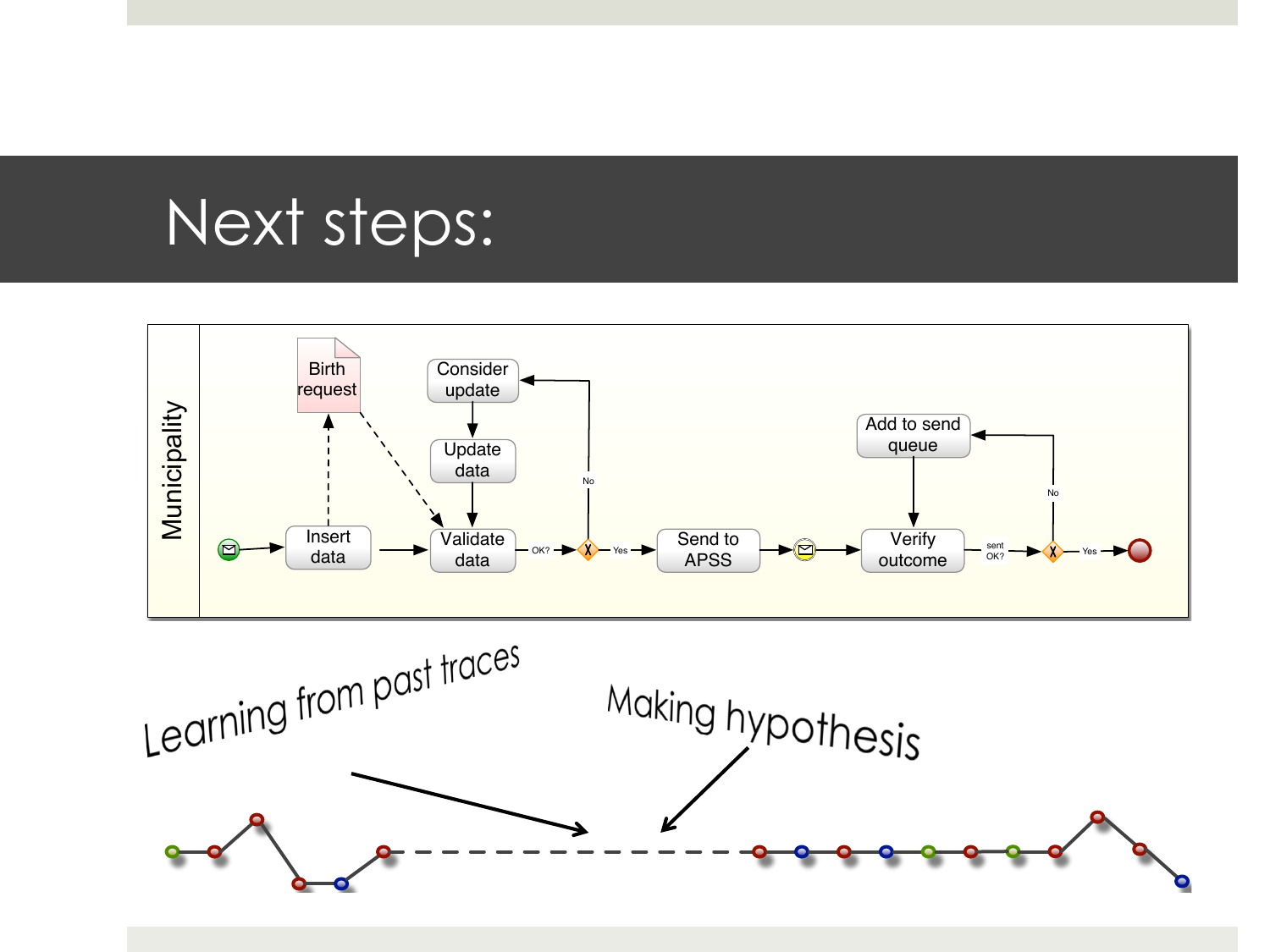## What is the meaning of numbers?

- $\blacksquare$  Frequency,
- $\blacksquare$  Probability
- $\Box$  Next activity rather than the entire path?
- ¤

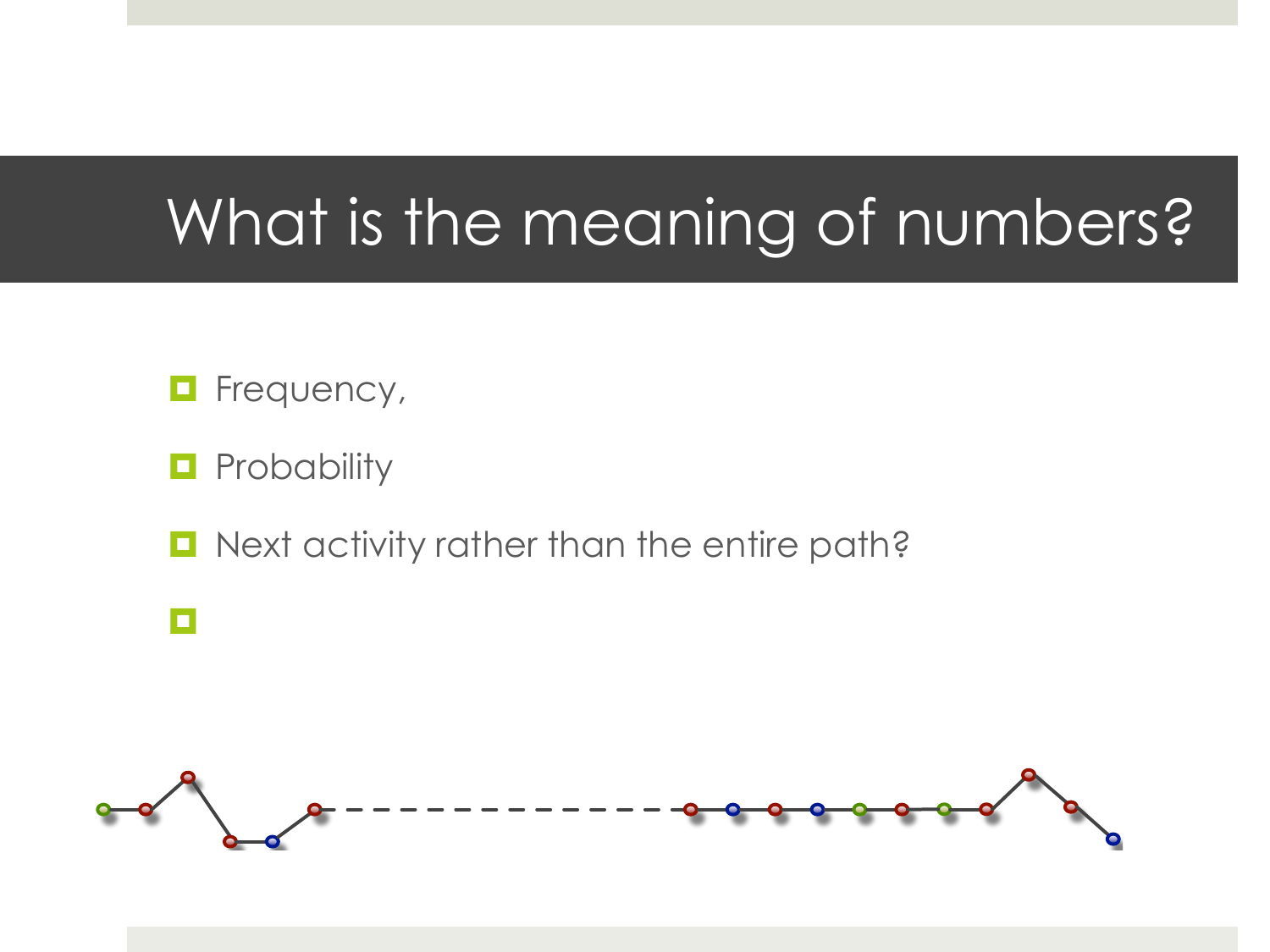### Effective verification of process+data

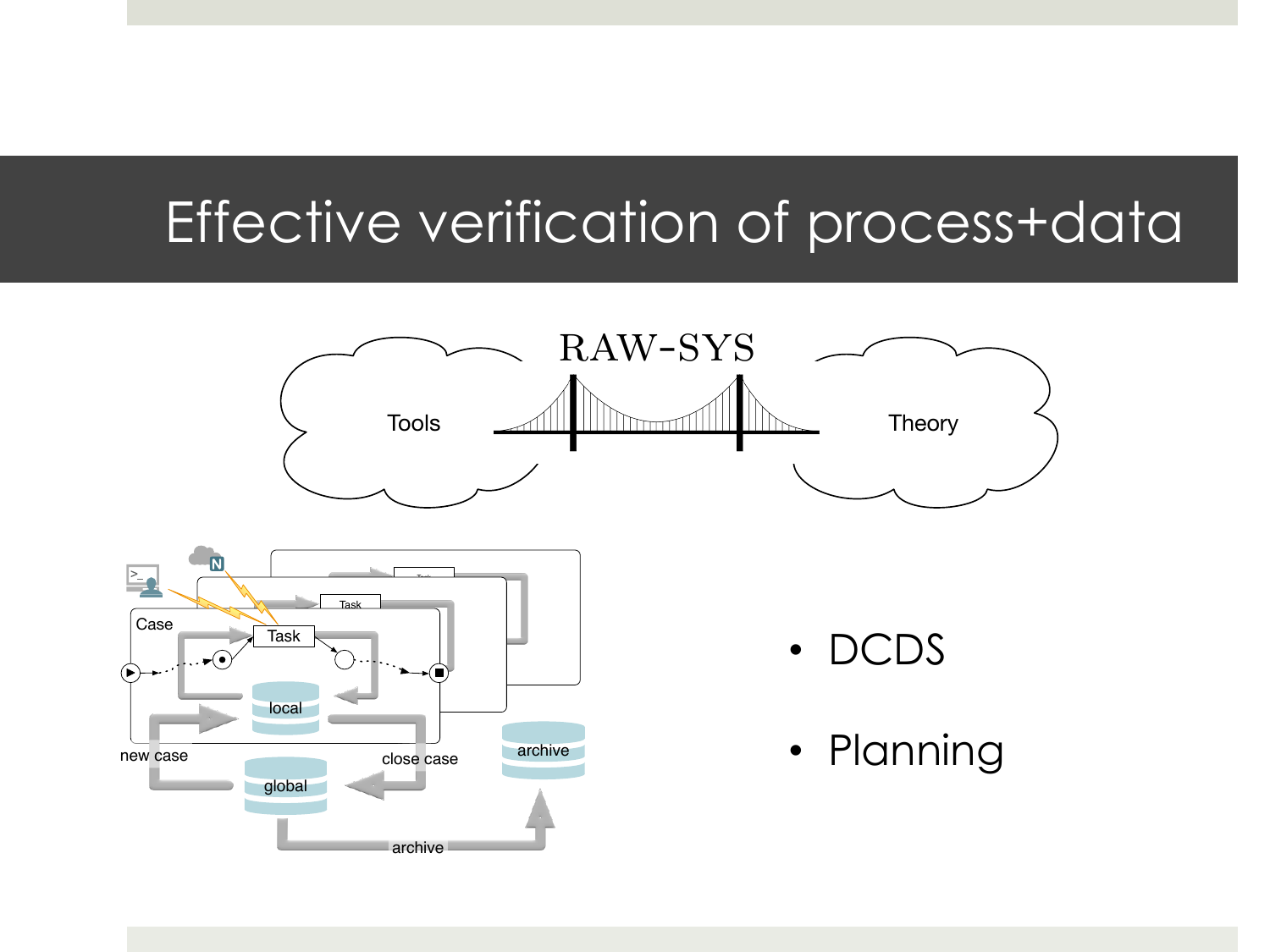**□ T3.3** Extracting symbolic representations of properties from data. [6 PM]

■ *Apriori and Sequence Analysis for Discovering Declarative Process Models*  Taavi Kala, Fabrizio Maria Maggi, Claudio Di Ciccio and Chiara Di Francescomarino. To appear at EDOC 2016

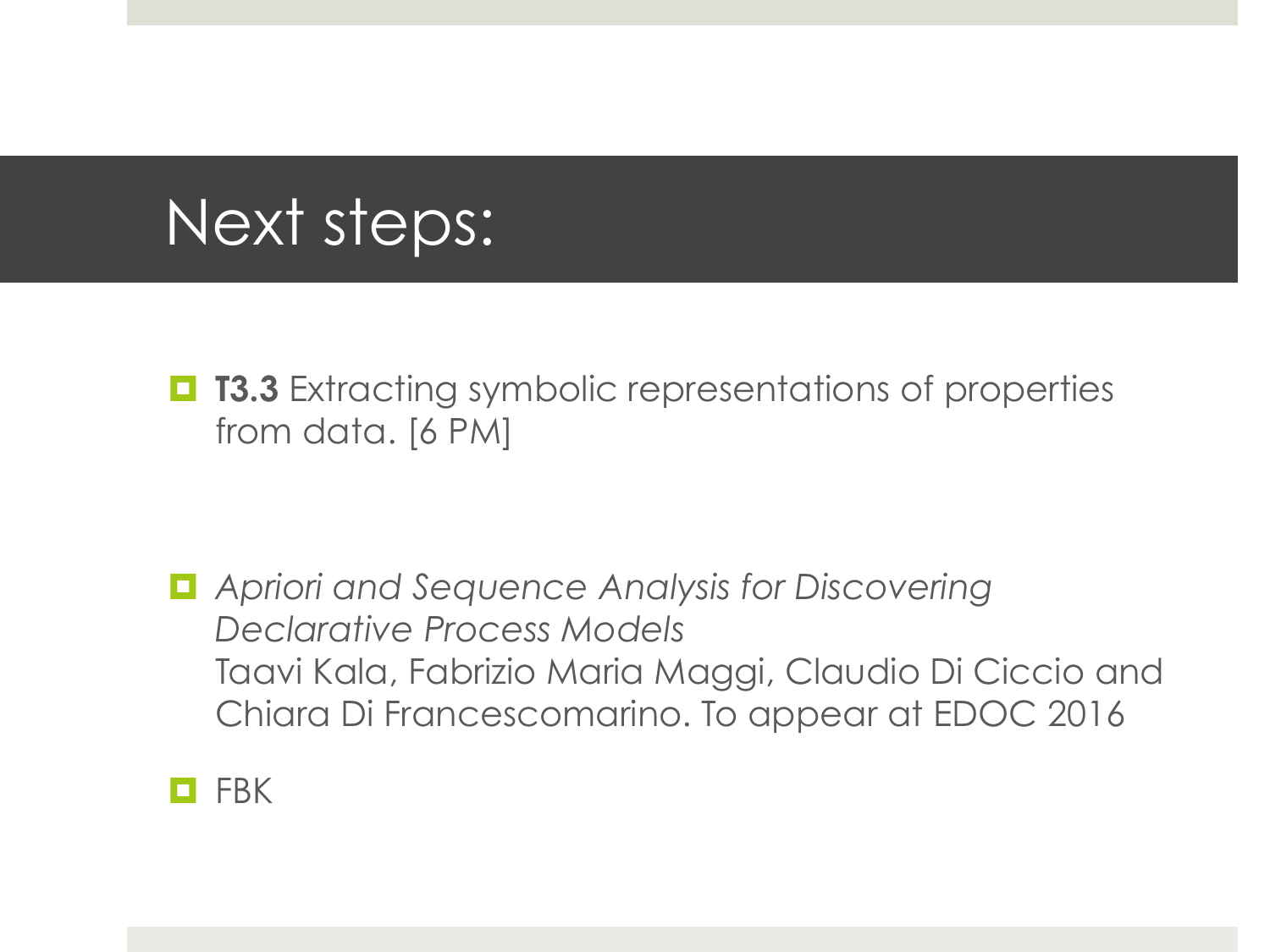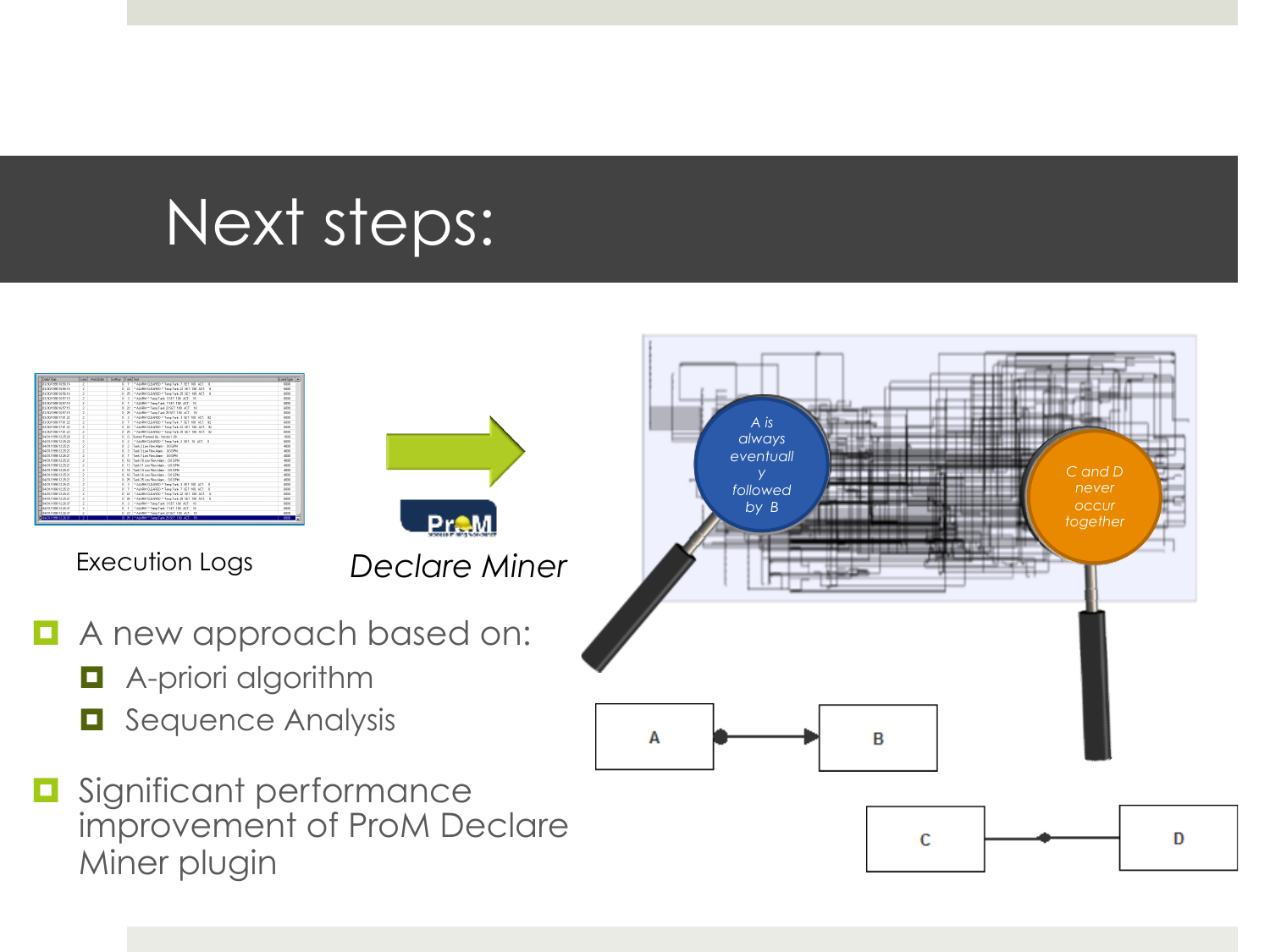**D** T3.4 Concept drift detection.

**O** UniINNSBRUCK